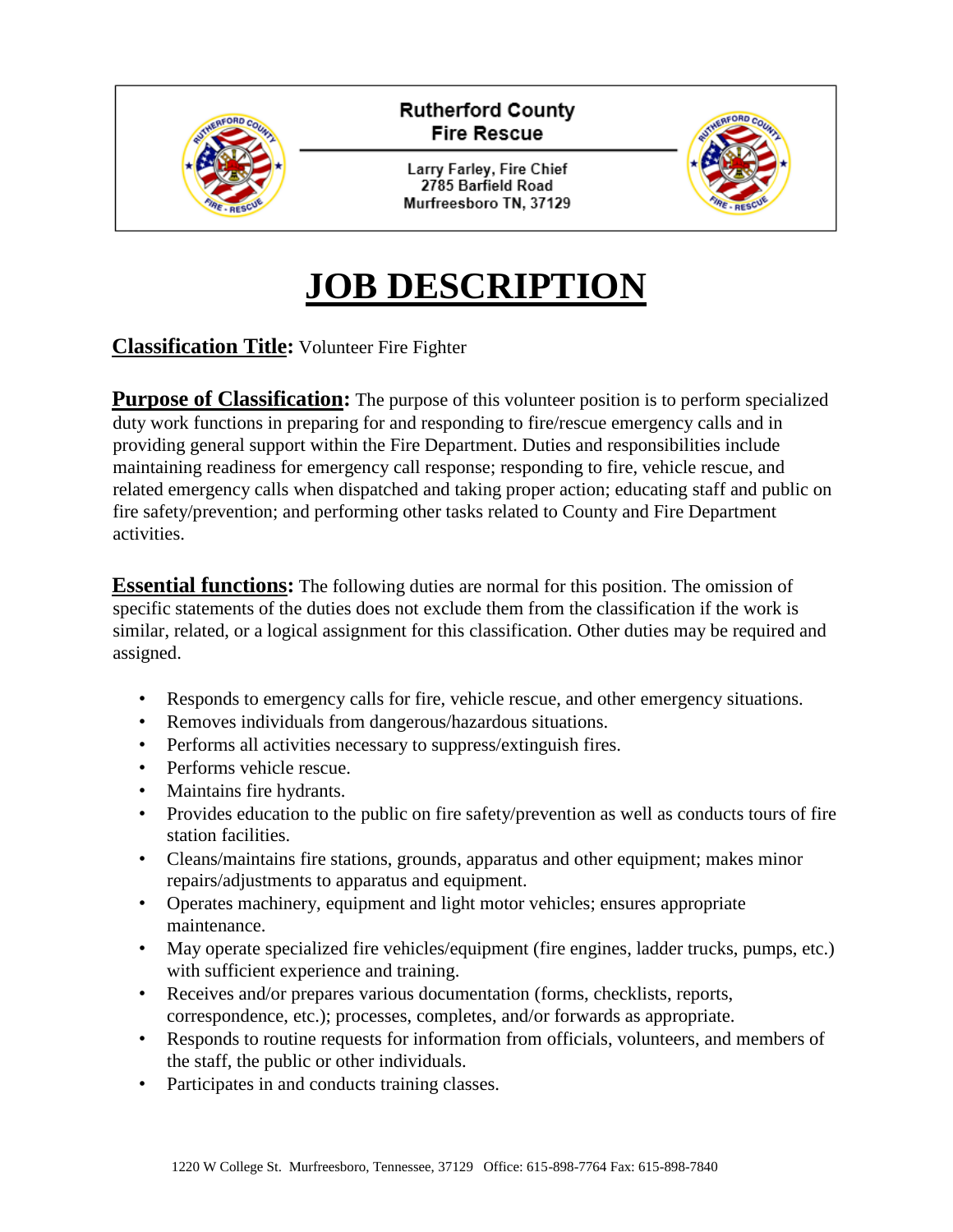**ADDITIONAL FUNCTIONS:** Performs other related duties as required.

**MINIMUM QUALIFICATIONS:** The volunteer must maintain valid Tennessee Driver's License at all times after joining the Fire Department (except explorers). The volunteer must pass the annual physical ability test within the required time at least once annually.

# **PERFORMANCE APTITUDES:**

**Interpersonal Communication:** Requires the ability of speaking and/or signaling people to convey or exchange administrative, firefighting and emergency medical information. Includes giving assignments and/or directions to co-workers or assistants.

**Language Ability:** Requires the ability to read a variety of informational documentation, directions, instructions, and methods and procedures related to the job of Certified Firefighter. Requires the ability to write reports with proper format, punctuation, spelling and grammar, using all parts of speech. Requires the ability to speak with and before others with poise and confidence, using correct English and a well modulated voice.

**Intelligence:** Requires the ability to learn and understand basic to complex principles and techniques; to make independent judgments in absence of supervision; to acquire knowledge of topics related to the job of Certified Firefighter.

**Verbal Aptitude:** Requires the ability to record and deliver information to supervisors and officials; to explain procedures and policies; and to follow verbal and written instructions, guidelines and objectives.

**Numerical Aptitude:** Requires the ability to utilize mathematical formulas; add and subtract totals; multiply and divide; determine percentages; and to determine time and weight.

**Form/Spatial Aptitude:** Requires the ability to inspect items for proper length, width, and shape, visually with supplied equipment.

**Motor Coordination:** Requires the ability to coordinate hands and eyes in using automated equipment.

**Manual Dexterity:** Requires the ability to handle a variety of items, equipment, control knobs, switches, etc. Must have the ability to use one hand for twisting or turning motion while coordinating other hand with different activities. Must have average levels of eye/hand/foot coordination.

**Color Discrimination:** Requires the ability to differentiate colors and shades of color.

**Interpersonal Temperament:** Requires the ability to deal with people (i.e. staff, supervisors, general public, and officials) beyond giving and receiving instructions such as in interpreting departmental policies and procedures. Must be adaptable to performing under considerable stress when confronted with an emergency related to the job of Certified Firefighter.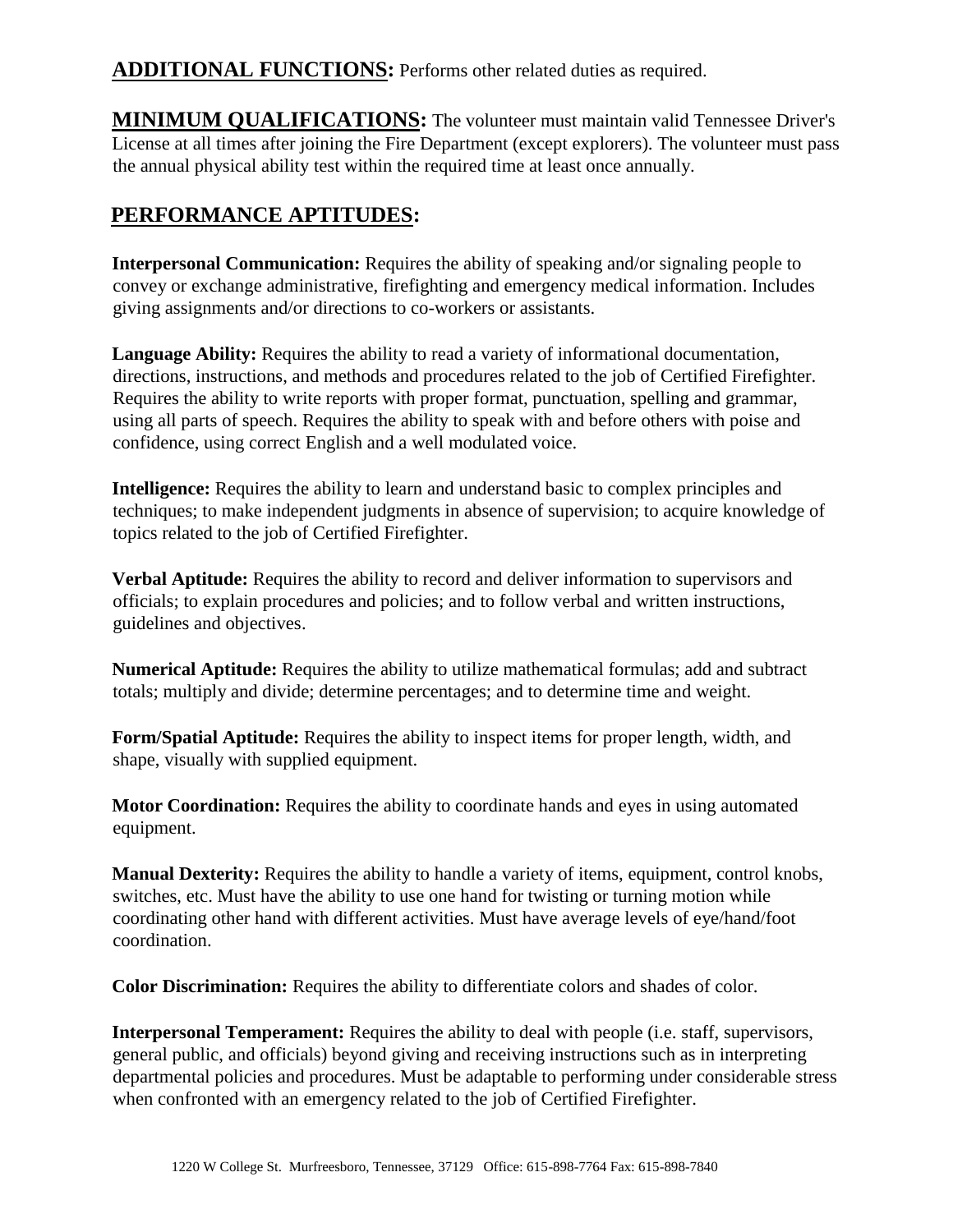**Knowledge of Firefighting:** After completing one year of service, the volunteer will have considerable knowledge of the policies, procedures, and activities of the Fire Department practices as they pertain to the performance of duties relating to the job of Certified Firefighter. Will have considerable knowledge of Fire Department practices as necessary in the completion of daily responsibilities. Will know how to develop and administer operations and staff plans and objectives for the expedience and effectiveness of specific duties of the department. Will know how to keep abreast of any changes in policy, methods, computer operations, equipment needs, etc. as they pertain to departmental operations and activities. Is able to effectively communicate and interact with supervisors, members of the general public and all other groups involved in the activities of the department. Is able to assemble information and make written reports and documents in a concise, clear and effective manner. Has good organizational, human relations, and technical skills. Is able to use independent judgment and work with little direct supervision when necessary. Has the ability to comprehend, interpret, and apply regulations, procedures, and related information. Has comprehensive knowledge of the terminology, principles, and methods utilized within the department. Will be knowledgeable and proficient with computers.

# **ADA COMPLIANCE/PHYSICAL DEMANDS ANALYSIS:**

**Physical Ability:** Must be physically able to operate a variety of machines, tools and equipment which includes a motor vehicle, computer, generator, fire pump, fire hydrant, axe, shovel, hydraulic tools, power tools, hand tools, medical equipment, etc. Must be able to use body members to work, move or carry objects or materials. Must be able to exert in excess of one hundred pounds of force occasionally, and/or in excess of fifty pounds of force frequently. Must be able to drag up to 200 pounds. Physical demand requirements are at levels of those for very heavy work.

**Sensory Requirements:** Some tasks require the ability to perceive and discriminate colors or shades of colors, sounds, depth, texture, and visual cues or signals. Some tasks require the ability to communicate orally.

**Environmental Factors:** Performance of essential functions may require exposure to adverse environmental conditions, such as fire, dirt, dust, pollen, odors, wetness, humidity, rain, fumes, temperature and noise extremes, machinery, or vibrations.

## **PHYSICAL DEMANDS ANALYSIS:**

#### **STANDING AND WALKING**:

- Tasks: Assisting and caring for others, monitoring situation, tour of fire station
- Surface: indoors, outdoors.
- Estimated Total Hours: 8
- Maximum Continuous Time: 2

#### **SITTING:**

- Tasks: operating vehicles
- Estimated Total Hours: 3 Maximum Continuous Time: 3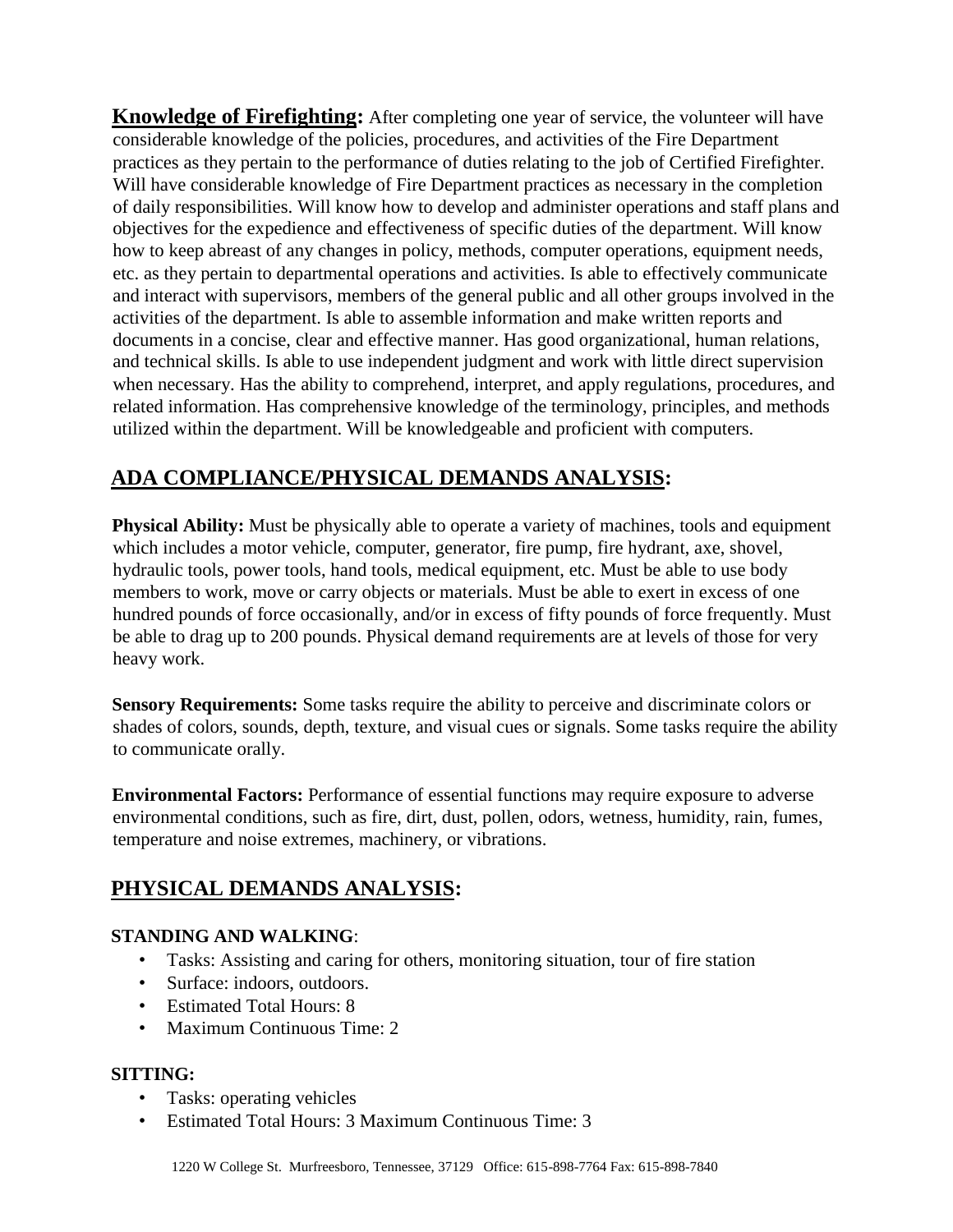#### **LIFTING/CARRYING:**

- Objects: Human victims, fire hose, power saws, extrication equipment, axe, ladders, power fans.
- Weights less than 10 lbs. daily/weekly
- Weights between 11 lbs. and 25 lbs. daily/weekly
- Weights between 26 lbs. and 50 lbs. daily/weekly
- Weights between 51 lbs. and 75 lbs. daily/weekly
- Weights between 76 lbs. and 100 lbs. monthly
- Weights above 100 lbs. monthly

#### **PUSHING/PULLING:**

- Objects: fire hose, ladders, power fans, pike poles, sheet rock
- Height of hands above floor during push: 2-3 feet

#### **CLIMBING:**

- Tasks: firefighting
- Device: ladders
- Height: 20-75 feet
- Frequency: daily/weekly

#### **BENDING/SQUATTING/KNEELING:**

- Tasks: retrieving equipment
- Frequency: occasionally

#### **REACHING:**

- Hands Used: both
- Distance: 0-36"
- Direction: 360 degrees
- Frequency: daily
- Duration: 30 minutes
- Average Weight: 30-35 lbs.

#### **WORK CONDITIONS:**

- Exposure to hot temperatures
- Exposure to cold temperatures
- Exposure to sudden changes in temperature
- Exposure to loud noise
- Exposure to toxic fumes
- Exposure to cramped quarters
- Exposure to cold surfaces
- Exposure to hot surfaces
- Exposure to sharp edges
- Exposure to vibrations
- Exposure to fluorescent lighting
- Inside work: 50% of time
- Outside work: 50% of time